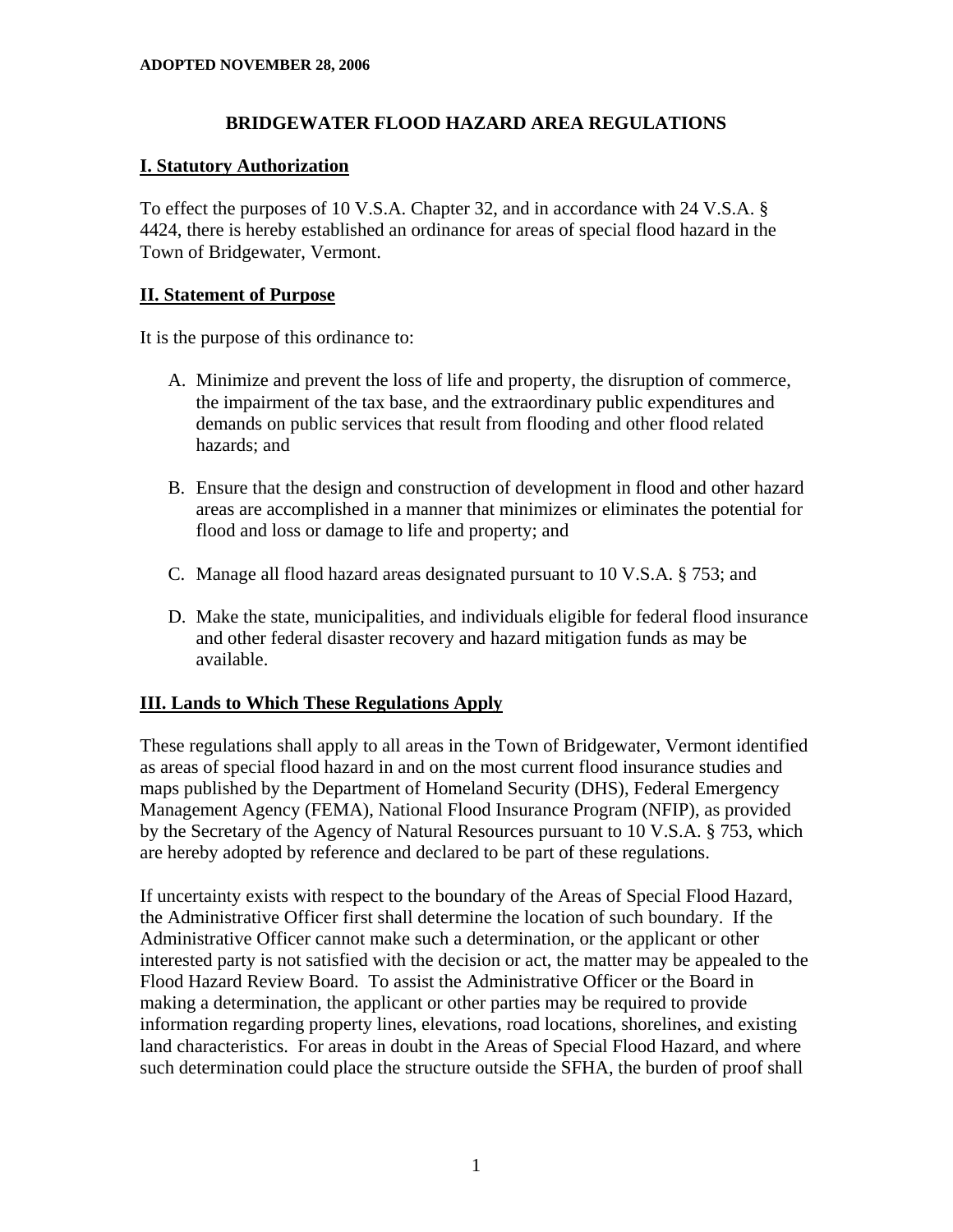be on the applicant, who shall seek a Letter of Map Amendment/Letter of Map Revision from FEMA, which shall constitute proof.

# **IV. Development Permit Required**

A permit is required, to the extent authorized by State law, for all proposed construction or other development (including mining, dredging, filling, grading, paving, excavation or drilling operations, storage of equipment or materials) or the placement of manufactured homes, in areas of special flood hazard.

- A. The following are exempt from regulation under this ordinance:
	- 1. The removal of a structure or building in whole or in part.
	- 2. Routine maintenance and repairs to existing structures.
- B. The following activities in the area of special flood hazard but outside the floodway only require a development permit from the Administrative Officer:
	- 1. Minor improvements to existing structures that do not involve fill, do not decrease structure setbacks from any stream, and/or do not create an obstruction to flood flows;
	- 2. At-grade parking areas that meet requirements in Article VII and are at least 50 feet from the top of bank;
	- 3. Non-enclosed accessory structures such as signs, fences, or pole sheds without walls, foundations or utilities, that meet requirements in Article VII.
- C. Conditional use approval by the Flood Hazard Review Board, prior to the issuance of a development permit by the Administrative Officer, is required for a development not exempted or permitted, including:
	- 1. New buildings,
	- 2. Substantial improvement of existing buildings,
	- 3. Any fill or excavation (resulting in a change in grade), and
	- 4. Development in a floodway

All development and subdivisions shall be reviewed to assure that such proposals comply with the standards in VII; minimize potential flood damage; public facilities and utilities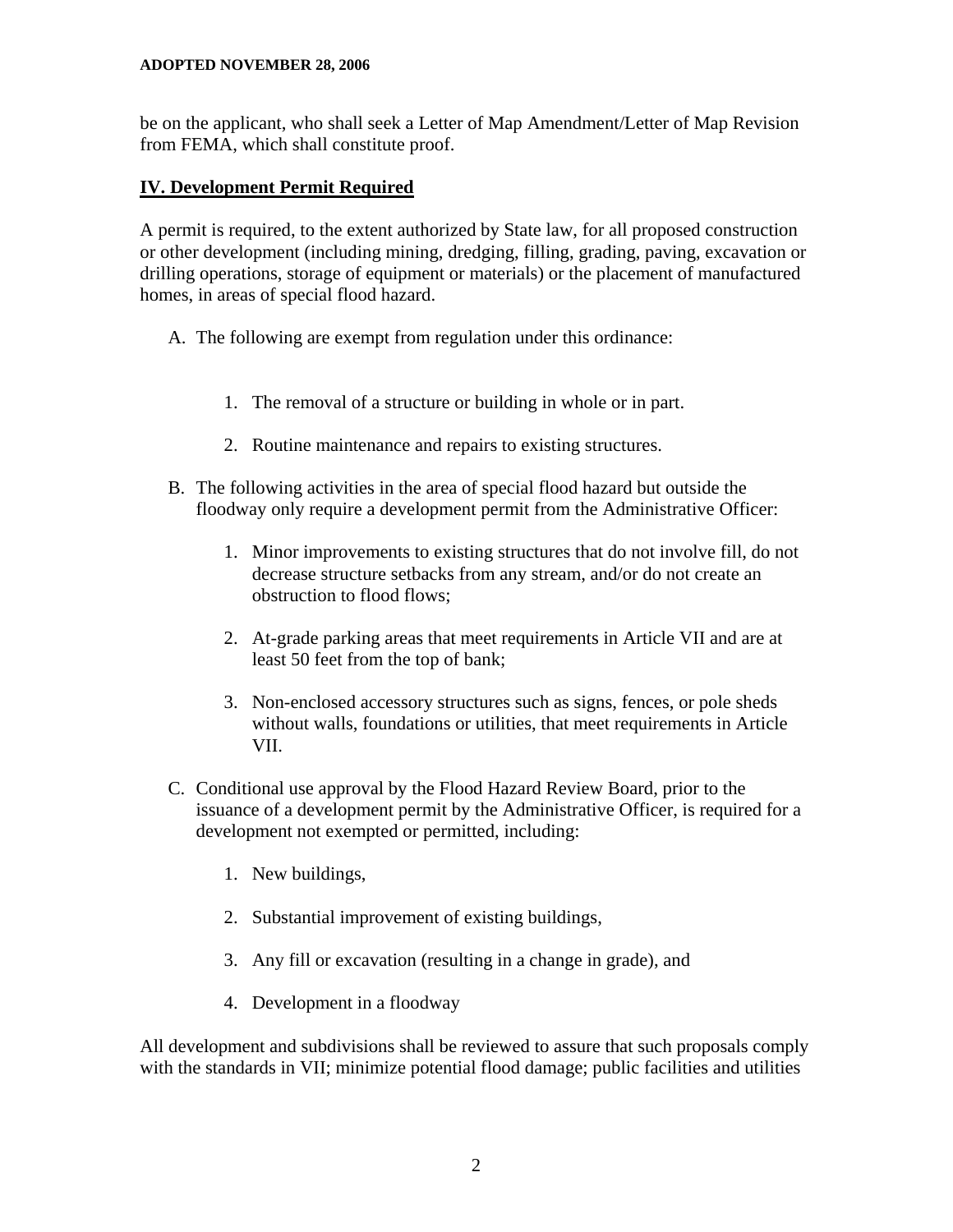such as sewer, gas, electrical, and water systems are constructed so as to minimize flood damage; and adequate drainage is provided to reduce exposure to flood hazards.

#### **V. Procedures**

- A. Unless already established, there is hereby established an Administrative Officer and Flood Hazard Review Board. If a Board of Adjustment or Development Review Board is already established then it shall also be the Flood Hazard Review Board.
- B. Referrals

 Prior to issuing or acting on any permit, a copy of the application and supporting information shall be submitted by the Administrative Officer to the State National Floodplain Insurance Program Coordinator at the Vermont Agency of Natural Resources, Department of Environmental Conservation, River Management Section in accordance with 24 V.S.A. § 4424. A permit will only be considered complete and ready for action following receipt of comments from the Agency or the expiration of 30 days from the date the application was mailed to the Agency, whichever is sooner.

 For any permit involving the alteration or relocation of a watercourse, the Administrative Officer shall notify adjacent communities, the Administrator of the National Flood Insurance Program, and the Stream Alteration Engineer at the Vermont Agency of Natural Resources, Department of Environmental Conservation, River Management Section at least 30 days prior to issuing any permit.

C. Effect

 Each permit issued shall contain a statement of the period of time within which an appeal may be taken and shall require posting of a notice of permit on a form prescribed by the municipality within view from the public right-of-way most nearly adjacent to the subject property until the time for appeal in has passed. No permit issued pursuant to this section shall take effect until 15 days after issuance, or in the event that a notice of appeal a decision by the Administrative Officer or Flood Hazard Review Board is properly filed, no such permit shall take effect until adjudication of that is complete.

 Each permit shall be valid for a period of two years, after which point if no development has occurred it shall be deemed void.

# D. Filing

 Within three days following the issuance of a permit, the Administrative Officer shall: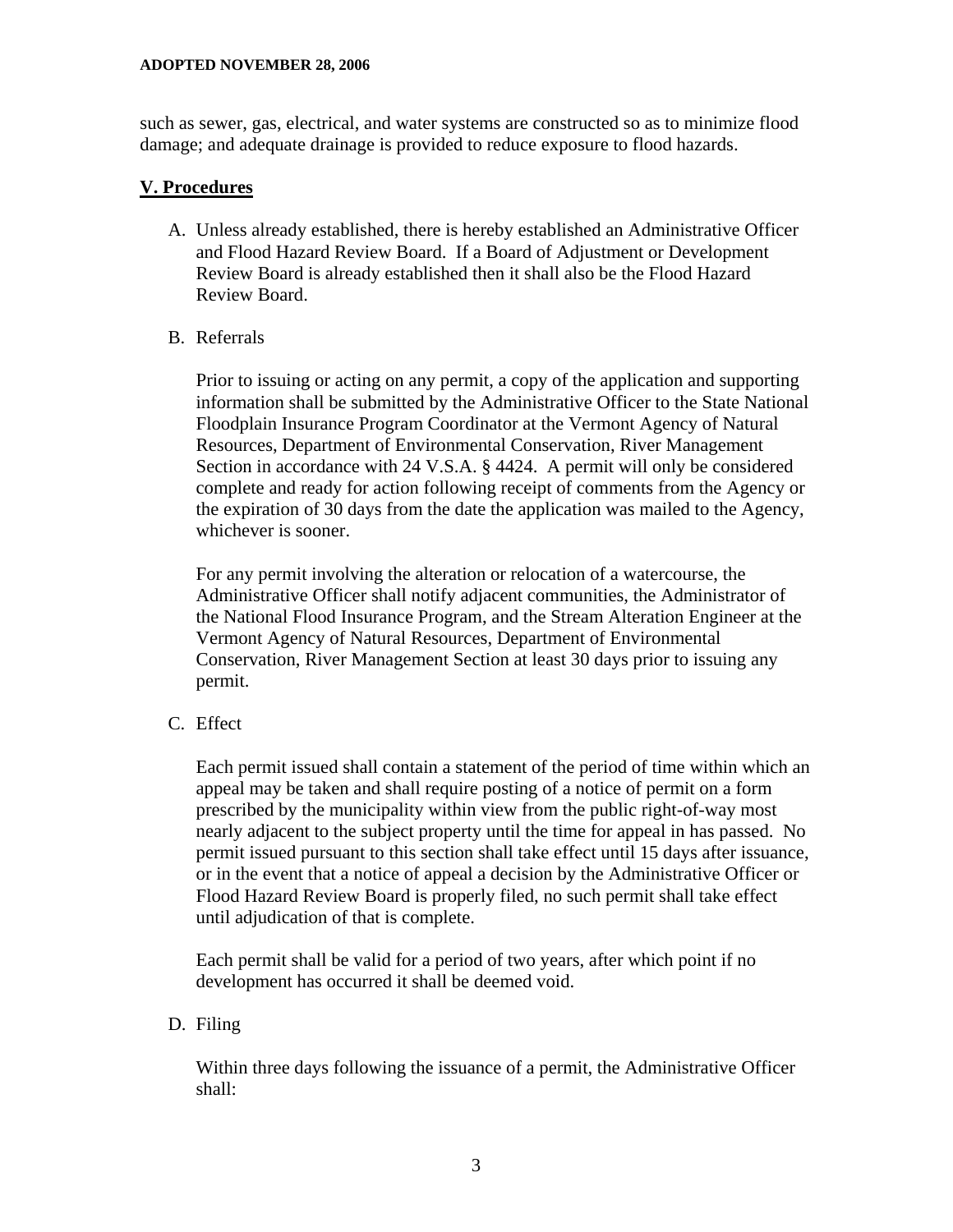- 1. Deliver a copy of the permit and any accompanying conditional approval to the listers of the municipality; and
- 2. Post a copy of the permit in at least one public place in the municipality until the expiration of 15 days from the date of issuance of the permit.
- 3. Within 30 days after a permit has been issued or within 30 days of the issuance of any notice of violation, the Administrative Officer shall:
	- a) deliver the original or a legible copy of the permit, or notice of permit, and any approvals to the town clerk for recording in the land records as provided in subsection 24 VSA, section 1154(a); and
	- b) file a copy of the permit and any approvals in the Town office in a location where all municipal land use permits shall be kept.
- E. Conditional Use Hearing

 Proposed developments needing conditional use approval prior to the issuance of a permit must have a warned public hearing. Any public notice for a warned public hearing shall be given not less than 15 days after the required submittal to federal and state agencies, and not less than 15 days prior to the date of the public hearing by all the following:

- 1. Publication of the date, place, and purpose of the hearing in a newspaper of general circulation in the municipality affected.
- 2. Posting of the same information in three or more public places within the municipality in conformance with location requirements of 1 V.S.A. §  $312(c)(2)$ , including posting within view from the public right-of-way most nearly adjacent to the property for which an application is made.
- 3. Written notification to the applicant and to owners of all properties adjoining the property subject to development, without regard to any public right-of-way. The notification shall include a description of the proposed project and shall be accompanied by information that clearly informs the recipient where additional information may be obtained, and that participation in the local proceeding is a prerequisite to the right to take any subsequent appeal.

 The applicant may be required to bear the cost of the public warning and the cost and responsibility of notification of adjoining landowners. The applicant may be required to provide a copy of the warning, and demonstrate proof of the posting and of delivery to adjoining landowners either by certified mail, return receipt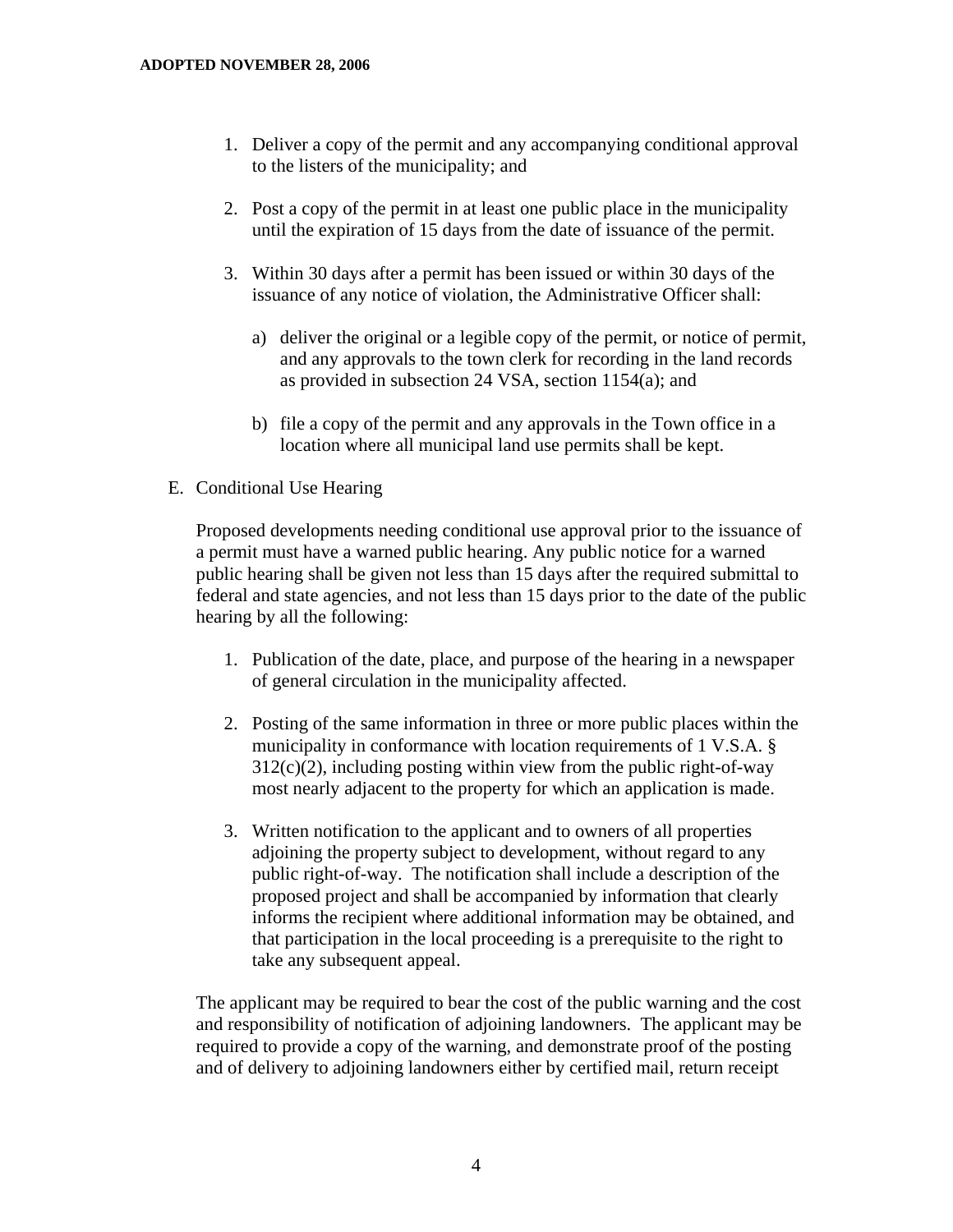requested, or by written notice hand delivered or mailed to the last known address supported by a sworn certificate of service.

 The Flood Hazard Review Board may recess the proceedings on any application pending submission of additional information. The Board should close the evidence promptly after all parties have submitted the requested information, adjourn the hearing, and may deliberate prior to issuing its decision.

E. Decisions

Decisions by the Administrative Officer to approve or deny an application shall be issued in writing within 30 days of a complete application, and shall include a statement of the factual bases on which the conclusions were made. Applications that cannot be approved until a conditional approval has been given shall be deemed incomplete and referred to the Board. Applications that cannot be approved in compliance with this ordinance shall be denied. Decisions of the Administrative officer can be appealed as below.

Decisions of the Flood Hazard Review Board for variance or conditional use approval shall be issued in writing within 45 days after the adjournment of the final hearing. Failure to issue a decision within this period shall be deemed approval and shall be effective on the 46th day. Conditional us approvals shall include a statement of the factual bases on which the Board has made its conclusions regarding how the proposed development will meet the development standards, and a statement of the conclusions. In rendering a decision in favor of the applicant, the Board may attach additional reasonable conditions and safeguards as it deems necessary to implement the purposes of this ordinance and the municipal plan then in effect. The Board may provide for the conditioning of permit issuance on the submission of a bond, escrow account, or other surety in a form acceptable to the legislative body of the municipality to assure one or more of the following: the completion of the project, adequate stabilization, or protection of public facilities that may be affected by a project.

Any decision to grant conditional use approval shall be sent by certified mail within the 45 day period to the applicant, and the appellant in matters on appeal. Copies of the decision shall also be mailed to every person or body appearing and having been heard at the hearing and a copy of the decision shall be filed with the Administrative Officer and the clerk of the municipality as a part of the public records of the municipality.

F. Appeals

An interested person may appeal any decision or act taken by the Administrative Officer by filing a notice of appeal with the secretary of the Flood Hazard Review Board or with the clerk of that municipality if no such secretary has been elected. This notice of appeal must be filed within 15 days of the date of that decision or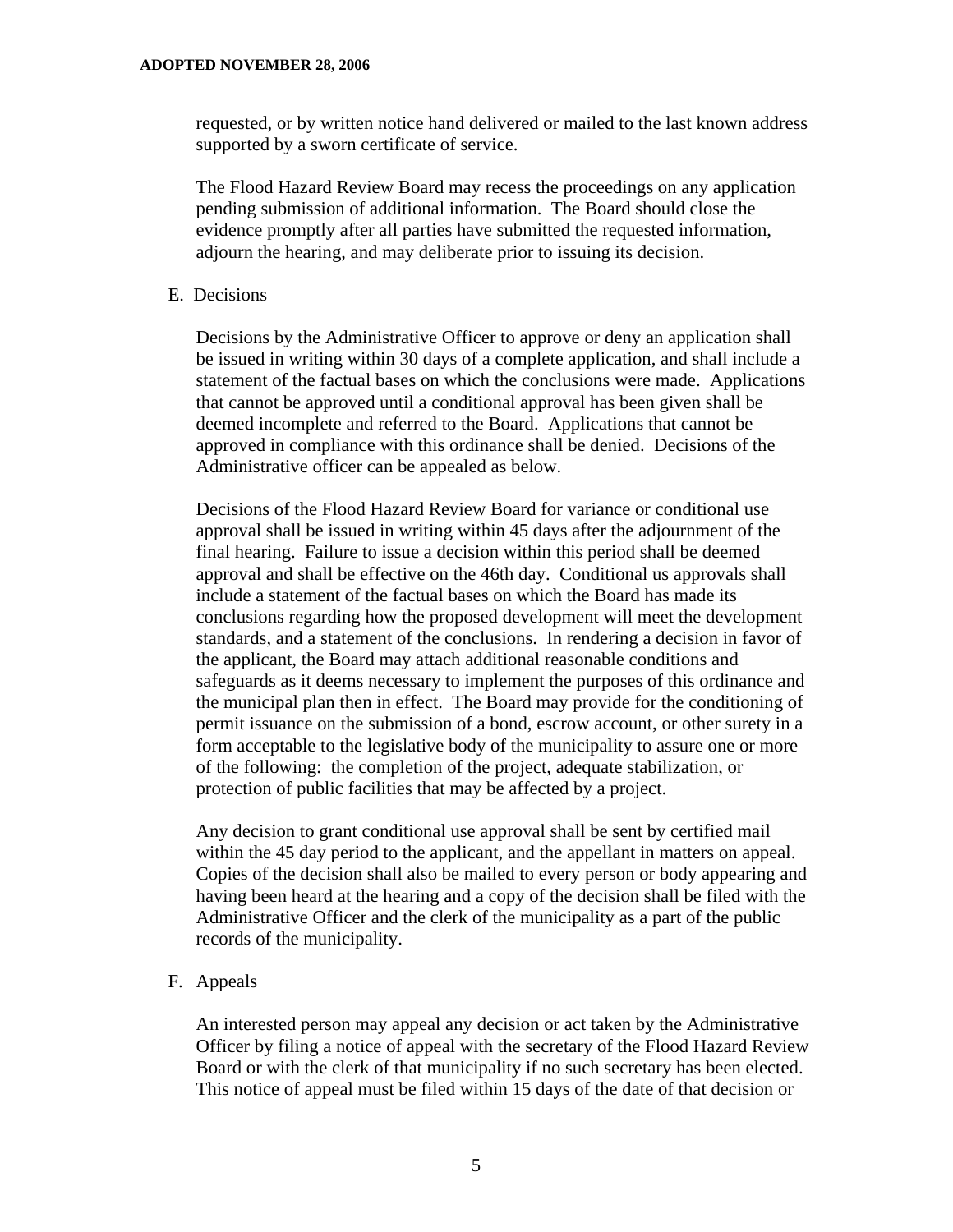act, and a copy of the notice of appeal shall also be filed with the Administrative Officer. A notice of appeal shall be in writing and shall include the name and address of the appellant, a brief description of the property with respect to which the appeal is taken, a reference to the regulatory provisions applicable to that appeal, the relief requested by the appellant, and the alleged grounds why the requested relief is believed proper under the circumstances.

#### **VI. Base Flood Elevations and Floodway Limits**

- A. Where available, base flood elevations and floodway limits (or data from which a community can designate regulatory floodway limits) provided by the National Flood Insurance Program in the Flood Insurance Study and accompanying maps shall be used to administer and enforce these regulations.
- B. In areas where base flood elevations and floodway limits have not been provided by the National Flood Insurance Program in the Flood Insurance Study and accompanying maps, base flood elevations and floodway data provided by FEMA or available from State or Federal agencies or other sources, shall be obtained and utilized to administer and enforce these regulations.
- C. Until a regulatory floodway has been designated, no new construction, substantial improvements, or other development shall be permitted unless it is demonstrated that the cumulative effect of the proposed development, when combined with all other existing development and anticipated development will not increase the water surface elevation of the base flood more than one foot at any point within the community.

# **VII. Development Standards**

- A. Floodway Areas
	- 1. Development, except for minor improvements to existing structures or relating to bridges, culverts, roads, stabilization projects, public utilities, or health and safety measures, within the regulatory floodway (as determined by Section VI.B) is prohibited. Such exceptions require conditional use approval prior to permitting and must comply with the standards in VII.B, demonstrating through hydrologic and hydraulic analyses performed and certified in accordance with standard engineering practice by a registered professional engineer that the proposed development will result in no increase in flood levels during the occurrence of the base flood.
	- 2. Junkyards and storage facilities for floatable materials, chemicals, explosives, flammable liquids, or other hazardous or toxic materials, are prohibited within the floodway.
- B. Floodway Fringe Areas (i.e., special flood hazard areas outside of the floodway)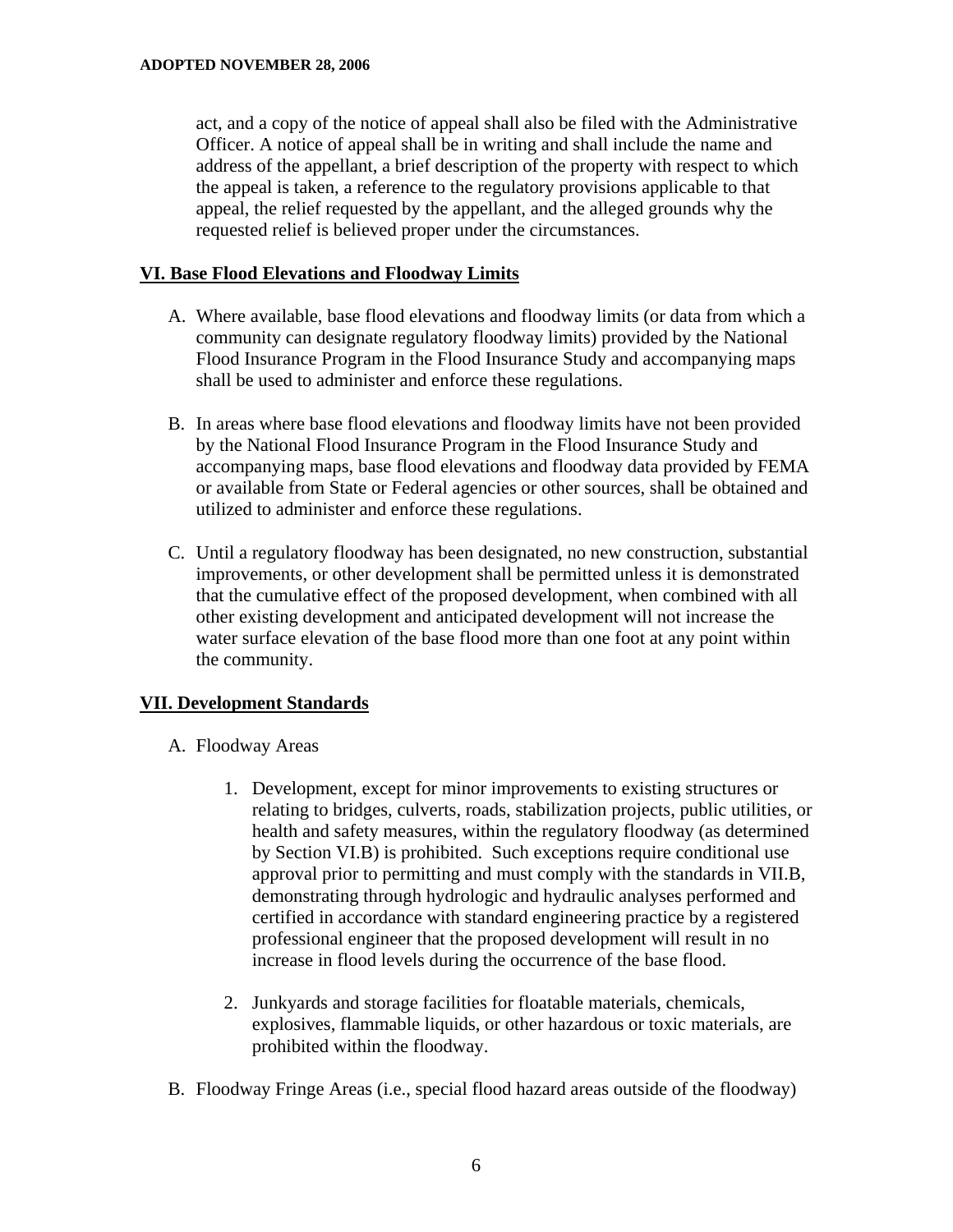- 1. All Development All development shall be reasonably safe from flooding and:
	- a) designed (or modified) and adequately anchored to prevent flotation, collapse, or lateral movement of the structure during the occurrence of the base flood,
	- b) constructed with materials resistant to flood damage,
	- c) constructed by methods and practices that minimize flood damage, and
	- d) constructed with electrical, heating, ventilation, plumbing and air conditioning equipment and other service facilities that are designed and/or located so as to prevent water from entering or accumulating within the components during conditions of flooding.

#### 2. Residential Development:

- a) New construction and existing buildings to be substantially improved that are located in Zones A, A1-30 and AE shall have the lowest floor, including basement, elevated to at least one foot above the base flood elevation.
- b) Manufactured homes to be placed and existing manufactured homes to be substantially improved that are:
	- i. located in a new manufactured home park or subdivision, outside of a manufactured home park or subdivision, in an expansion to an existing manufactured home park or subdivision, or in a manufactured home park or subdivision which has incurred substantial damage from a flood shall be elevated on a permanent foundation such that the lowest floor of the manufactured home is elevated to one foot above the base flood elevation and be securely anchored to an adequately anchored foundation system to resist floatation, collapse, and lateral movement during the occurrence of the base flood.
	- ii. located in an existing manufactured home park, where elevating a replacement home to or above base flood elevation is not possible, the lowest floor shall be supported by reinforced piers or other foundation elements of at least equivalent strength that are no less than 48 inches in height above grade and be securely anchored to an adequately anchored system to resist floatation, collapse, and lateral movement.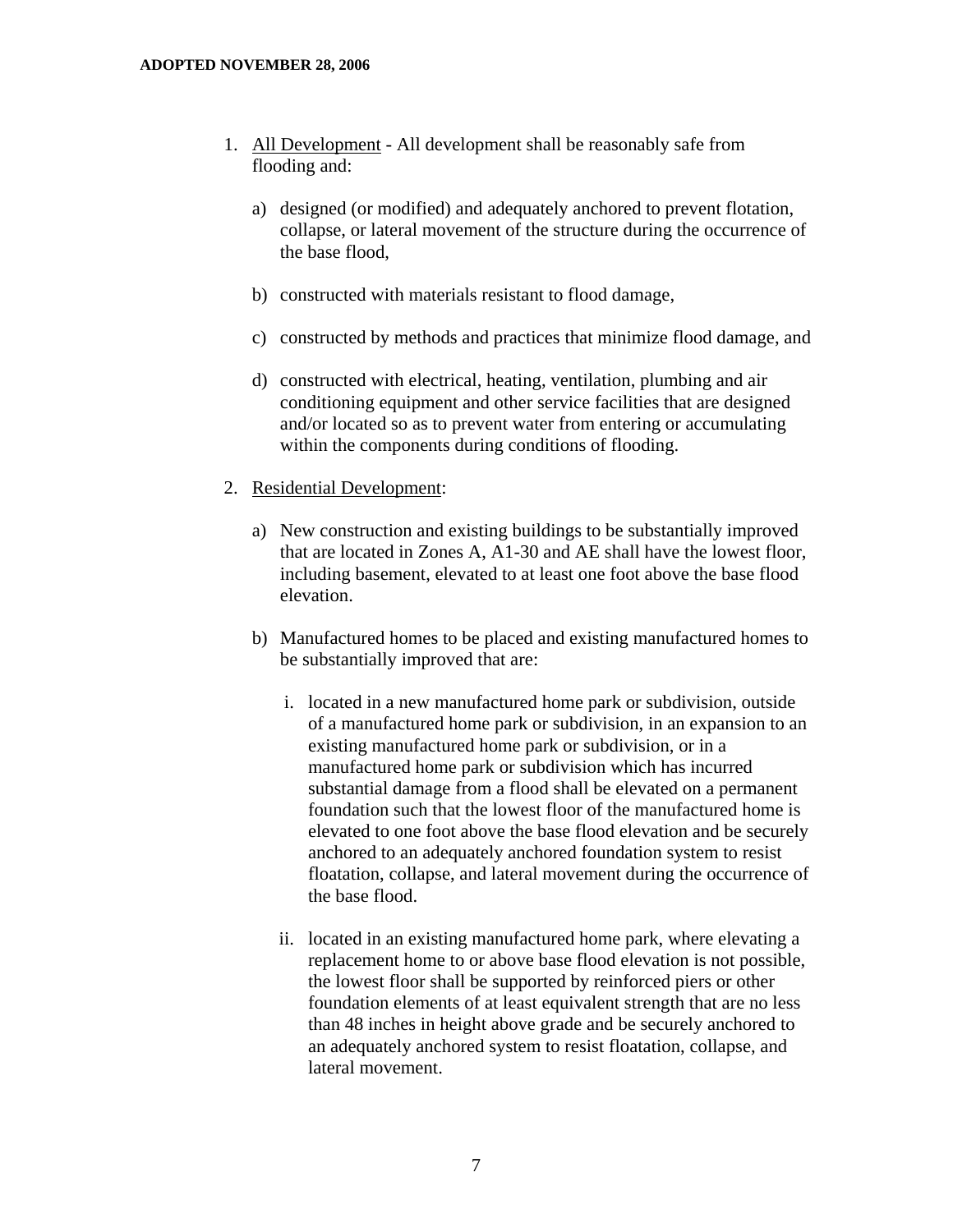- 3. Commercial Development:
	- a) New construction located in Zones A, A1-30, and AE shall have the lowest floor, including basement, elevated to at least one foot above the base flood elevation.
	- b) Existing buildings to be substantially improved located in Zones A, A1-30, AE shall have the lowest floor, including basement, elevated to at least one foot above the base flood elevation or together with attendant utility and sanitary facilities be designed so that the structure is watertight at least one foot above flood elevation with walls substantially impermeable to the passage of water and with structural components having the capability of resisting hydrostatic and hydrodynamic loads and effects of buoyancy.
	- c) A permit for a building proposed to be floodproofed shall not be issued until a registered professional engineer or architect has reviewed the structural design, specifications and plans, and has certified that the design and proposed methods of construction are in accordance with accepted standards of practice for meeting the provisions of this subsection.
- 4. Subdivisions:
	- a) New subdivision proposals and other proposed development (including proposals for manufactured home parks and subdivisions) that are greater than 50 lots or 5 acres, whichever is the lesser, shall include base flood elevation data.
	- b) Subdivisions (including manufactured home parks) shall be designed to assure:
		- i. such proposals minimize flood damage within the flood-prone area,
		- ii. public utilities and facilities, such as sewer, gas, electrical, and water systems are located and constructed to minimize or eliminate flood damage,
		- iii. adequate drainage is provided to reduce exposure to flood hazards, and
		- iv. any access roads to habitable structures or critical facilities shall be at least one foot above base flood elevations and able to withstand a 100-year event without failure or overtopping.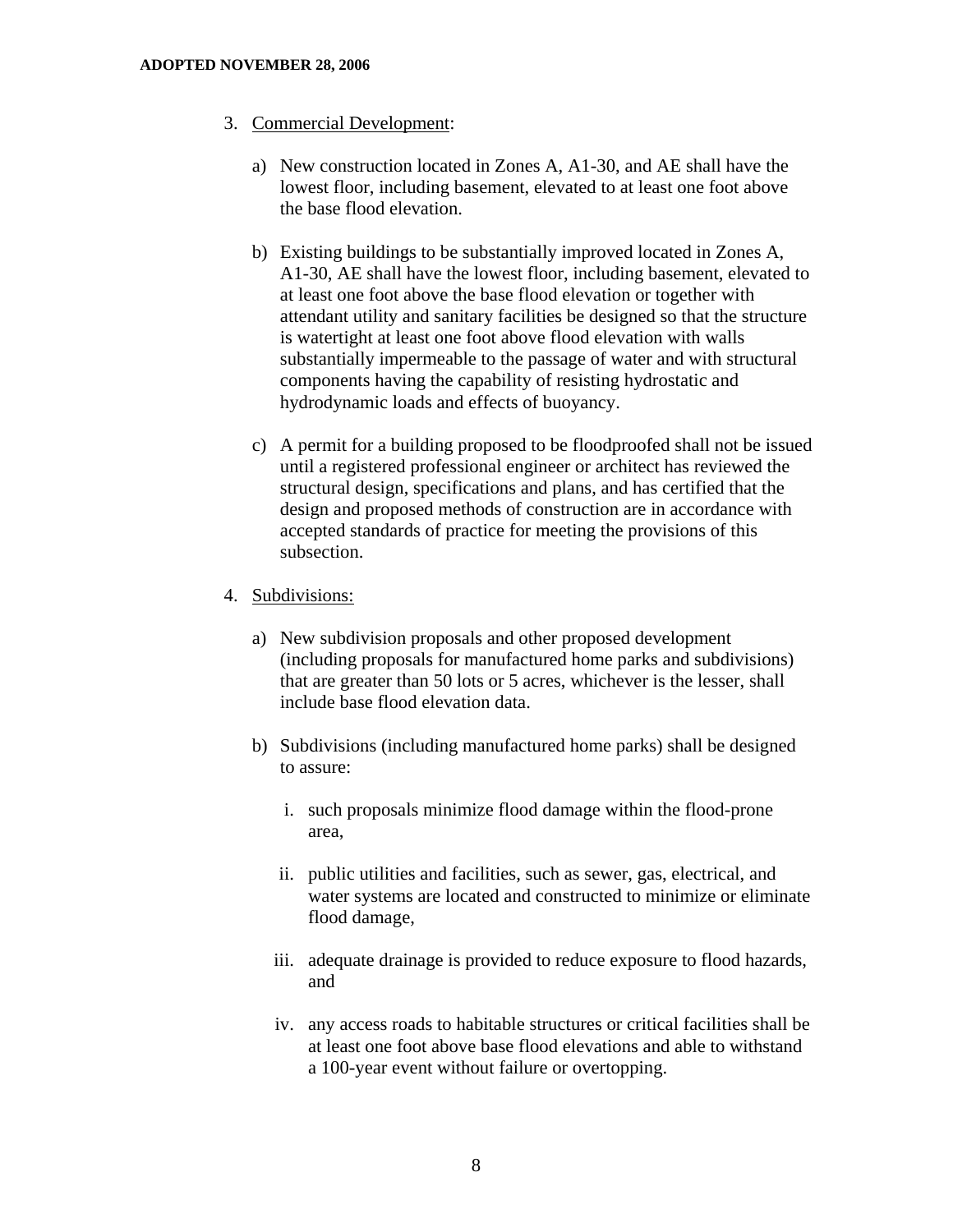- 5. Enclosed Areas Below the Lowest Floor:
	- a) Enclosed areas below the lowest floor which are subject to flooding shall be used solely for parking of vehicles, building access, or storage and such a condition shall clearly be stated in any permits.
	- b) New construction and existing buildings to be substantially improved with fully enclosed areas below the lowest floor that are subject to flooding shall be designed to automatically equalize hydrostatic flood forces on exterior walls by allowing for the entry and exit of floodwaters.
	- c) Designs for meeting this requirement must either be certified by a registered professional engineer or architect or meet or exceed the following minimum criteria: A minimum of two openings having a total net area of not less than one square inch for every square foot of enclosed area subject to flooding shall be provided. The bottom of all openings shall be no higher than one foot above grade. Openings may be equipped with screens, louvers, valves, or other coverings or devices provided that they permit the automatic entry and exit of floodwaters.
- 6. Recreational Vehicles: Recreational Vehicles placed on sites with special flood hazard areas shall either:
	- a) be on the site for fewer than 180 consecutive days,
	- b) be fully licensed and ready for highway use, or
	- c) be permitted in accordance with the elevation and anchoring requirements for "manufactured homes" in section B.2.(b).
- 7. Accessory Structures: A small accessory building that represents a minimal investment need not be elevated to the base flood elevation provided the building:
	- a) shall not be used for human habitation,
	- b) shall be designed to have low flood damage potential,
	- c) shall be constructed and placed on the building site so as to offer the minimum resistance to the flow of floodwaters,
	- d) shall be firmly anchored to prevent flotation, and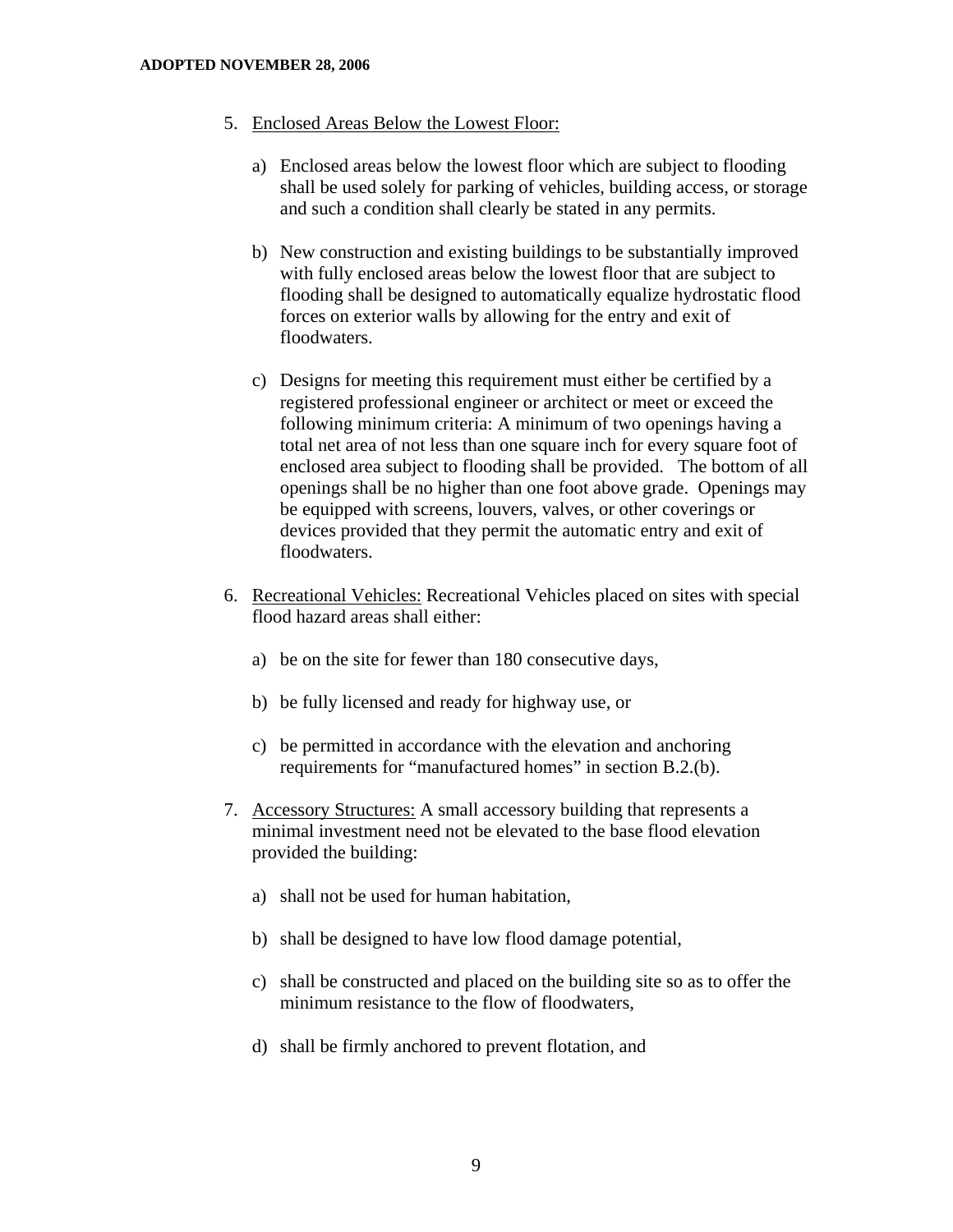- e) shall have service facilities such as electrical and heating equipment elevated or floodproofed.
- 8. Water Supply Systems: New and replacement water supply systems shall be designed to minimize or eliminate infiltration of flood waters into the systems.
- 9. Sanitary Sewage Systems: New and replacement sanitary sewage systems shall be designed to minimize or eliminate infiltration of flood waters into the systems and discharges from the systems into flood waters.
- 10. On-Site Waste Disposal Systems: On-site waste disposal systems shall be located to avoid impairment to them or contamination from them during flooding. The lowest elevation of the wastewater distribution field shall be located at least 1 foot above the base flood elevation.
- 11. Watercourse Carrying Capacity: The flood and sediment carrying capacity within any altered or relocated portion of a watercourse shall be maintained.
- 12. Flood storage capacity: The net hydraulic and hydrologic postdevelopment flood capacity shall not be less than the pre-development capacity. If cuts and fills are used under this provision than a certification by an engineer of the net change in flood storage and that the modifications do not create any increase in erosion or flood hazard is required.
- C. All proposed development shall be permitted by the Administrative Officer conditioned on the receipt of all necessary permits from those government agencies from which approval is required by Federal, State or Municipal law.

# **VIII. Duties and Responsibilities of the Administrative Officer**

- A. The Administrative Officer shall maintain a record of:
	- 1. All permits issued and denied for development in areas of special flood hazard;
	- 2. The as-built elevation certificate (consistent with the datum of the elevation on the NFIP maps for the community) of the lowest floor, including basement, of all new or substantially improved buildings;
	- 3. The elevation (consistent with the datum of the elevation on the NFIP maps for the community) to which buildings have been floodproofed;
	- 4. All floodproofing certifications required under this regulation; and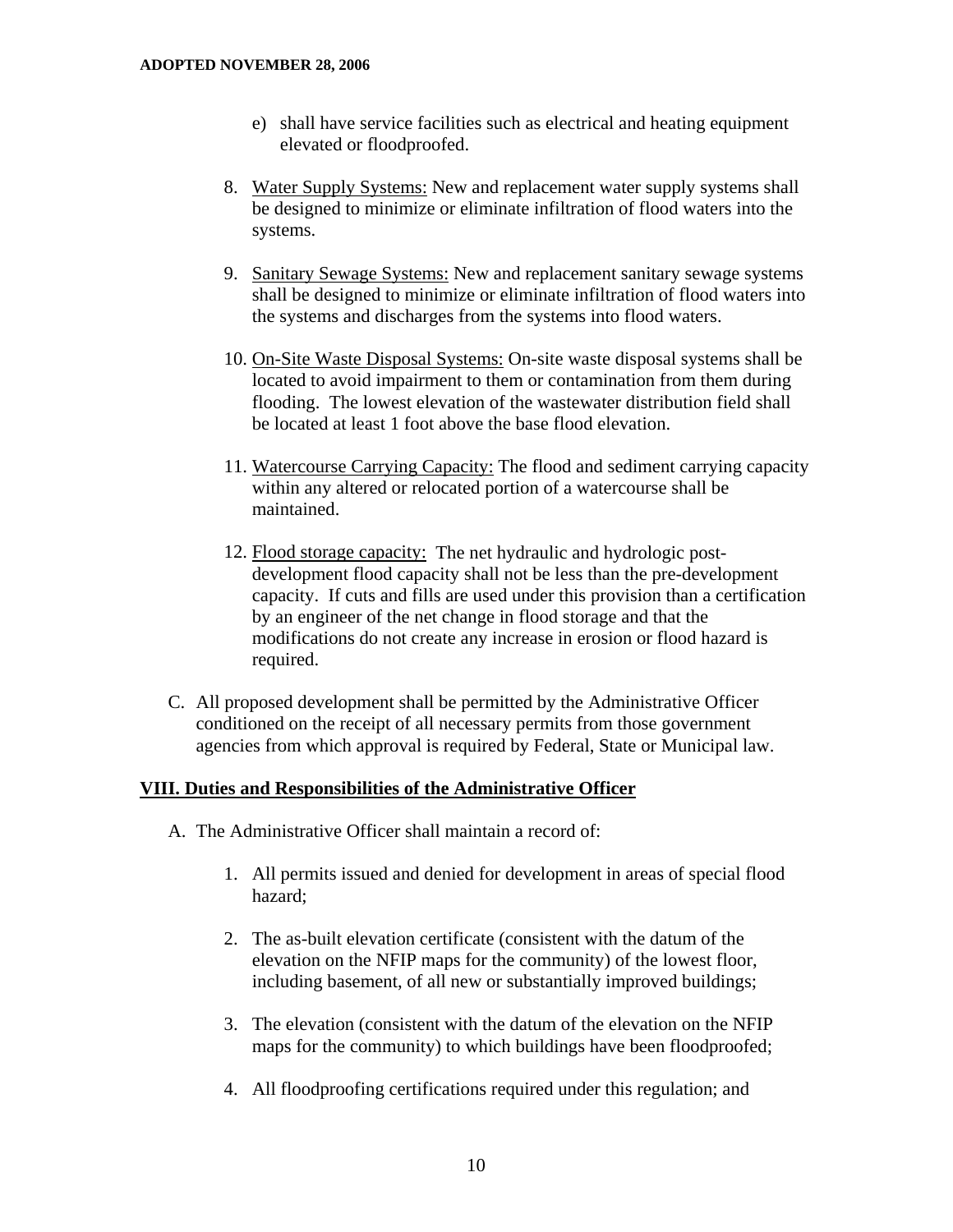5. All variance actions, including justification for their issuance.

#### **IX. Variances to the Development Standards**

- A. Variances shall be granted by the Flood Hazard Review Board after a hearing noticed in the same manner as for a conditional use and only in accordance with 24 V.S.A. § 4469 and in accordance with the criteria for granting variances found in 44 CFR, Section 60.6, of the National Flood Insurance Program regulations.
- B. A decision in favor of the appellant shall be granted if all the following facts are found, and the supporting findings are specified in the decision:
	- 1. There are unique physical circumstances or conditions, including irregularity, narrowness, or shallowness of lot size or shape, or exceptional topographical or other physical conditions peculiar to the particular property, and that unnecessary hardship is due to these conditions, and not the circumstances or conditions generally created by the provisions of the bylaw in the neighborhood or district in which the property is located;
	- 2. Because of these physical circumstances or conditions, there is no possibility that the property can be developed in strict conformity with the provisions of the bylaw, and that the authorization of a variance is therefore necessary to enable the reasonable use of the property;
	- 3. Unnecessary hardship has not been created by the appellant;
	- 4. The variance, if authorized, will not alter the essential character of the neighborhood or district in which the property is located, substantially or permanently impair the appropriate use or development of adjacent property, reduce access to renewable energy resources, or be detrimental to the public welfare;
	- 5. The variance, if authorized, will represent the minimum variance that will afford relief and will represent the least deviation possible from the bylaw and from the plan; and
	- 6. The variance will not result in increased flood heights, increased susceptibility to flooding or erosion, additional threats to public safety or infrastructure (including emergency services during flood events), or extraordinary public expense.

# **X. Warning of Disclaimer of Liability**

This ordinance does not imply that land outside of the areas of special flood hazard or land use permitted within such districts will be free from flooding or flood damages.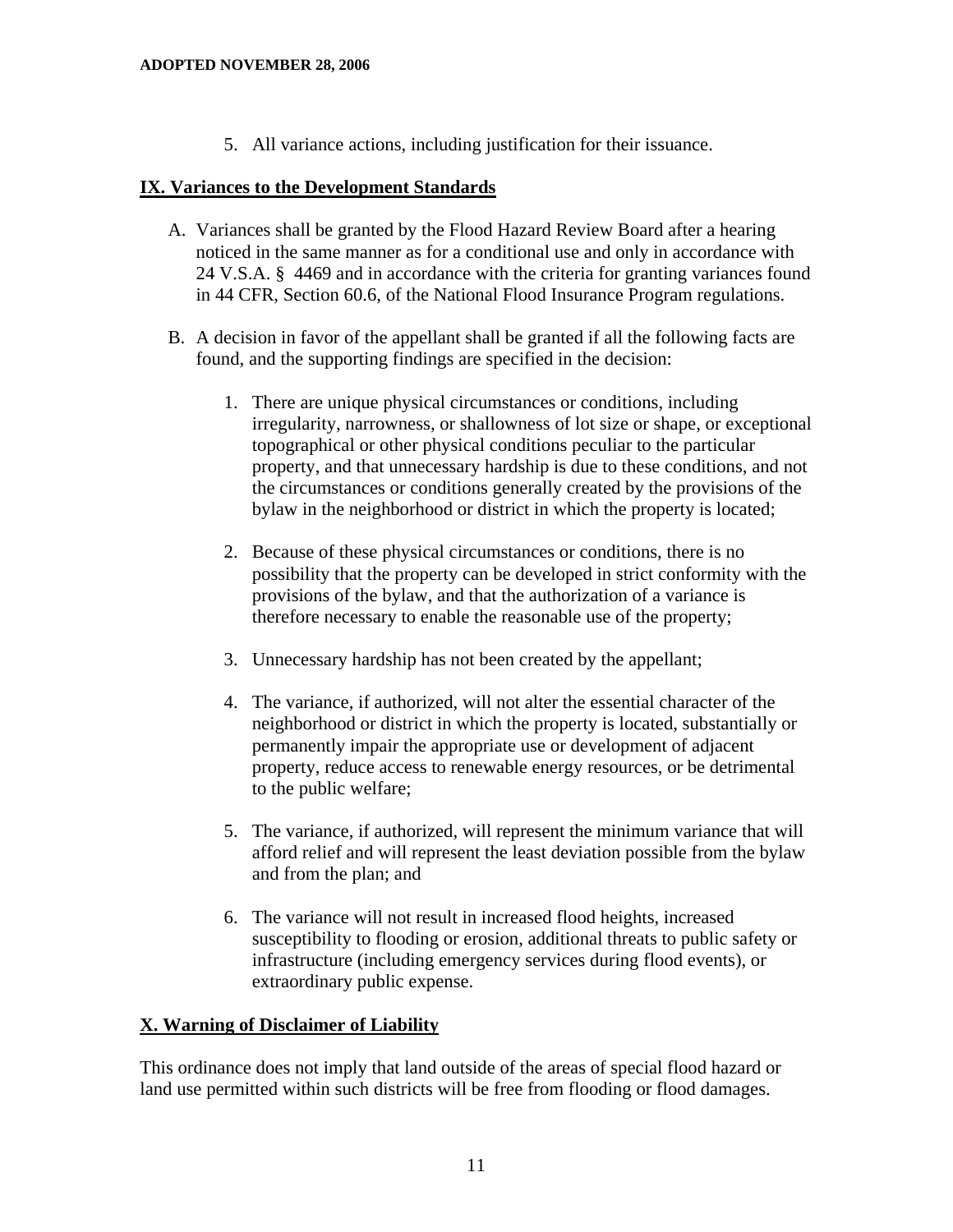This ordinance shall not create liability on the part of the Town of Bridgewater or any town official or employee thereof for any flood damages that result from reliance on this ordinance or any administrative decision lawfully made thereunder.

#### **XI. Validity and Severability**

If any portion of this ordinance is held unconstitutional or invalid by a competent court, the remainder of this ordinance shall not be affected.

# **XII. Precedence of Ordinance**

The provisions of this ordinance shall not in any way impair or remove the necessity of compliance with any other applicable ordinances. Where this ordinance imposes a greater restriction, the provisions of this ordinance shall take precedence.

# **XIII. Enforcement and Penalties**

It shall be the duty of the Administrative Officer to enforce the provisions of this ordinance. Whenever any development occurs contrary to these flood hazard area regulations, the Administrative Officer shall notify the alleged offender of the violation by certified mail to correct the violation. No action may be brought unless the alleged offender has had at least a seven-day warning notice by certified mail. An action may be brought without the seven-day notice and opportunity to cure if the alleged offender repeats the violation after the seven-day notice period and within the next succeeding twelve months. The seven-day warning notice shall state that a violation exists, that the alleged offender has an opportunity to cure the violation within the seven days, that failure to cure may result in loss of flood insurance, and that the alleged offender will not be entitled to an additional warning notice for a violation occurring after the seven days and within the next succeeding 12 months.

If the violation is not remedied within 7 days, or appealed, the Administrative Officer shall file a copy of the notice of alleged violation in the municipal land use permit files, with the Town Clerk for filing in the land records, and shall also mail a copy to the alleged violator, the state NFIP Coordinator and the Administrator of the National Flood Insurance Program. Section 1316 of the National Flood Insurance Act of 1968, as amended, authorizes FEMA to deny flood insurance to a property declared by a community to be in violation of their flood hazard area regulations. The notice shall consist of: (a) the name of the property owner and address or legal description of the property sufficient to confirm its identity or location, (b) a clear and unequivocal declaration that the property is in violation of a cited State or local law, regulation, or ordinance, (c) a clear statement that the public body making the declaration has authority to do so and a citation to that authority, (d) evidence that the property owner has been provided notice of the violation and the prospective denial of insurance, and (e) a clear statement that the declaration is being submitted pursuant to Section 1316 of the National Flood Insurance Act of 1968, as amended.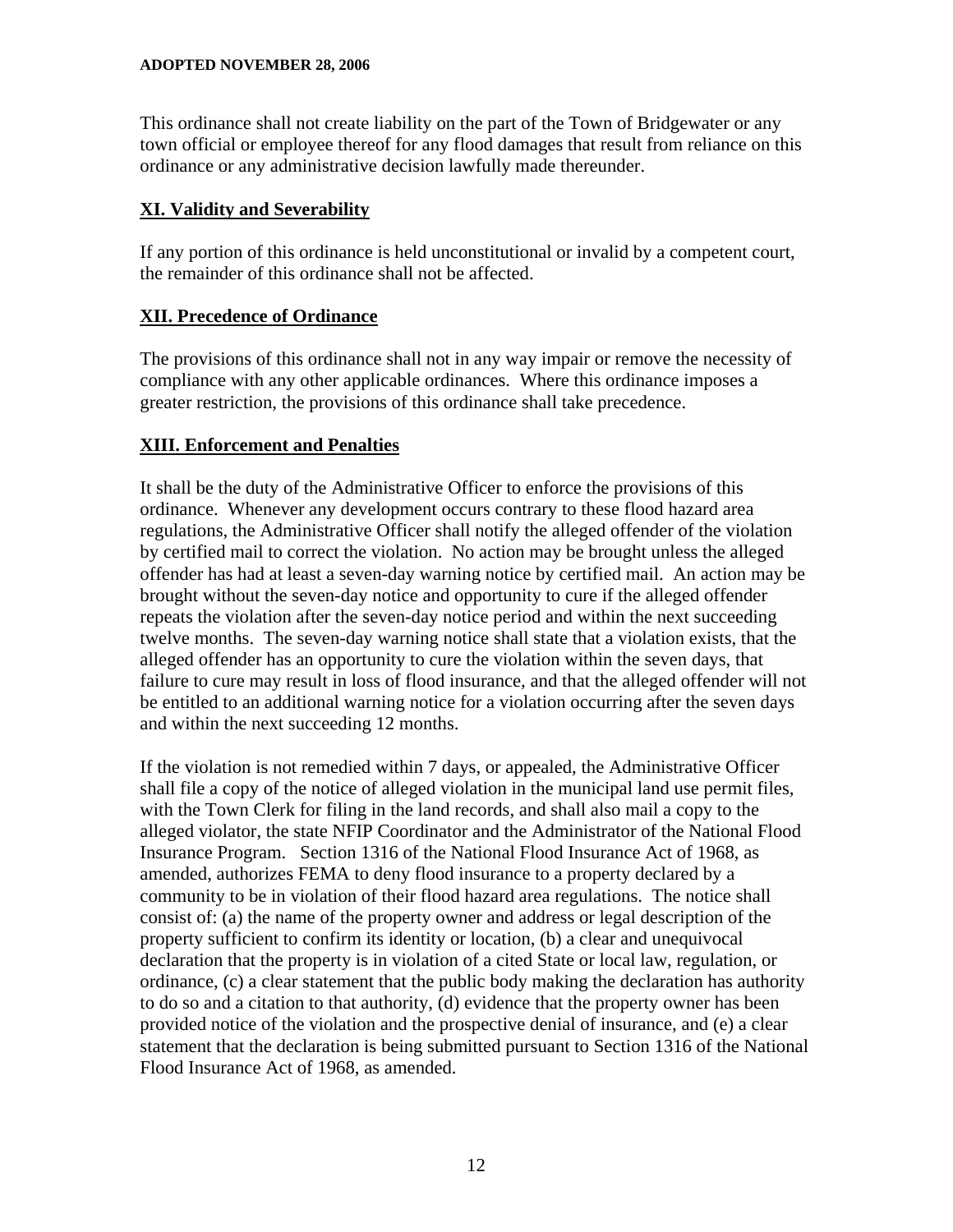In accordance with 24 V.S.A., section 4451, any person who is found to have violated this ordinance shall be fined by the court not more than \$100.00 for each offense. No action may be brought under this section unless such notice as required in has been given as described above in this part. In default of payment of the fine, the violator shall pay double the amount of the fine. Each day that a violation is continued shall constitute a separate offense. All fines collected for the violation of bylaws shall be paid over to the Town of Bridgewater.

# **XIV. Definitions**

*Appropriate Municipal Panel* means a planning commission performing development review, a board of adjustment, a development review board, or a legislative body performing development review.

*Base Flood* means the flood having a one percent chance of being equaled or exceeded in any given year.

*Base Flood Elevation (BFE)* the height of the base flood, usually in feet, in relation to the National Geodetic Vertical Datum of 1929, the North American Vertical Datum of 1988, or other datum referenced in the Flood Insurance Study report, or average depth of the base flood, usually in feet, above the ground surface.

*Basement* means any area of the building having its floor elevation (below ground level) on all sides.

*Critical facility* is a facility necessary to protect the public health, safety and welfare.

*Development* means any man-made change to improved or unimproved real estate, including but not limited to buildings or other structures, mining, dredging, filling, grading, paving, excavation or drilling operations or storage of equipment or materials.

*Existing manufactured home park or subdivision* means a manufactured home park or subdivision for which the construction of facilities for servicing the lots on which the manufactured homes are to be affixed (including, at a minimum, the installation of utilities, the construction of streets, and either final site grading or the pouring of concrete pads) is completed before the effective date of the floodplain management regulations adopted by a community.

*Expansion to an existing manufactured home park or subdivision* means the preparation of additional sites by the construction of facilities for servicing the lots on which the manufacturing homes are to be affixed (including the installation of utilities, the construction of streets, and either final site grading or the pouring of concrete pads).

*Filling* means the placement of ten or more yards of fill.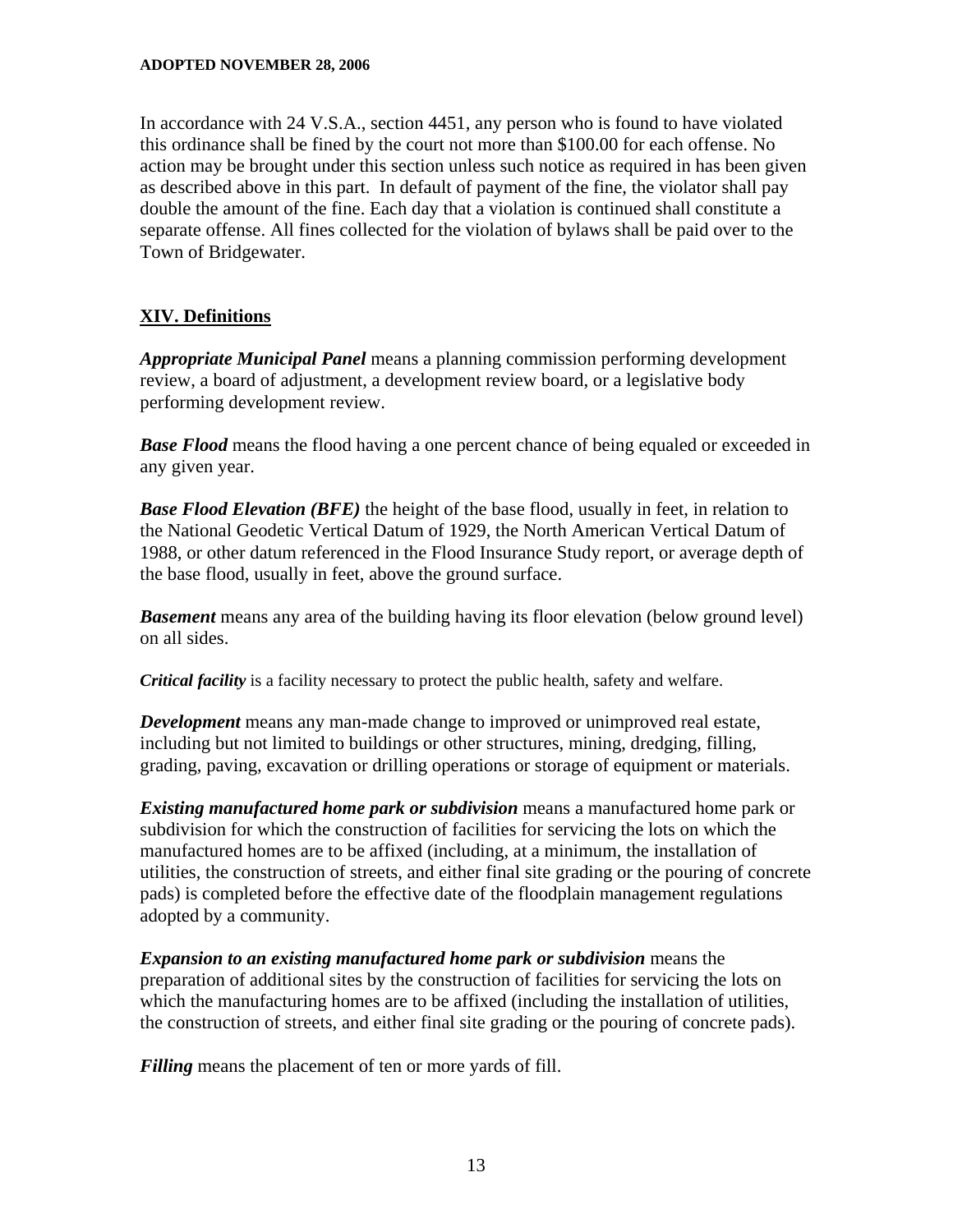*Flood* means (a) A general and temporary condition of partial or complete inundation of normally dry land areas from: the overflow of inland or tidal waters; the unusual and rapid accumulation or runoff of surface waters from any source; and mudslides which are proximately caused by flooding and are akin to a river of liquid and flowing mud on the surfaces of normally dry land areas, as when earth is carried by a current of water and deposited along the path of the current. (b) The collapse or subsidence of land along the shore of a lake or other body of water as a result of erosion or undermining caused by waves or currents of water exceeding anticipated cyclical levels or suddenly caused by an unusually high water level in a natural body of water, accompanied by a severe storm, or by an unanticipated force of nature, such as flash flood or abnormal tidal surge, or by some similarly unusual and unforeseeable event which results in flooding.

*Flood Insurance Rate Map (FIRM)* means an official map of a community, on which the Federal Insurance Administrator has delineated both the special hazard areas and the risk premium zones applicable to the community.

*Flood Insurance Study* means an examination, evaluation and determination of flood hazards and, if appropriate, corresponding water surface elevations or an examination, evaluation and determination of mudslide (i.e., mudflow) and /or flood related erosion hazards.

*Floodplain or flood-prone area* means any land area susceptible to being inundated by water from any source (see definition of "flood").

*Flood proofing* means any combination of structural and non-structural additions, changes, or adjustments to structures which reduce or eliminate flood damage to real estate or improved real property, water and sanitary facilities, structures and their contents.

*Floodway* means the channel of a river or other watercourse and the adjacent land areas that must be reserved in order to discharge the base flood without cumulatively increasing the water surface elevation more than one foot at any point.

*Historic Structure* means any structure that is: (a) Listed individually in the National Register of Historic Places (a listing maintained by the Department of the Interior) or preliminarily determined by the Secretary of the Interior as meeting the requirements for individual listing on the National Register; (b) Certified or preliminarily determined by the Secretary of the Interior as contributing to the historical significance of a registered historic district or a district preliminarily determined by the Secretary to qualify as a registered historic district; (c) Individually listed on a state inventory of historic places in states with historic preservation programs which have been approved by the Secretary of the Interior; or (d) Individually listed on a local inventory of historic places in communities with historic preservation programs that have been certified either: (i) By an approved state program as determined by the Secretary of the Interior or (ii) Directly by the Secretary of the Interior in states without approved programs.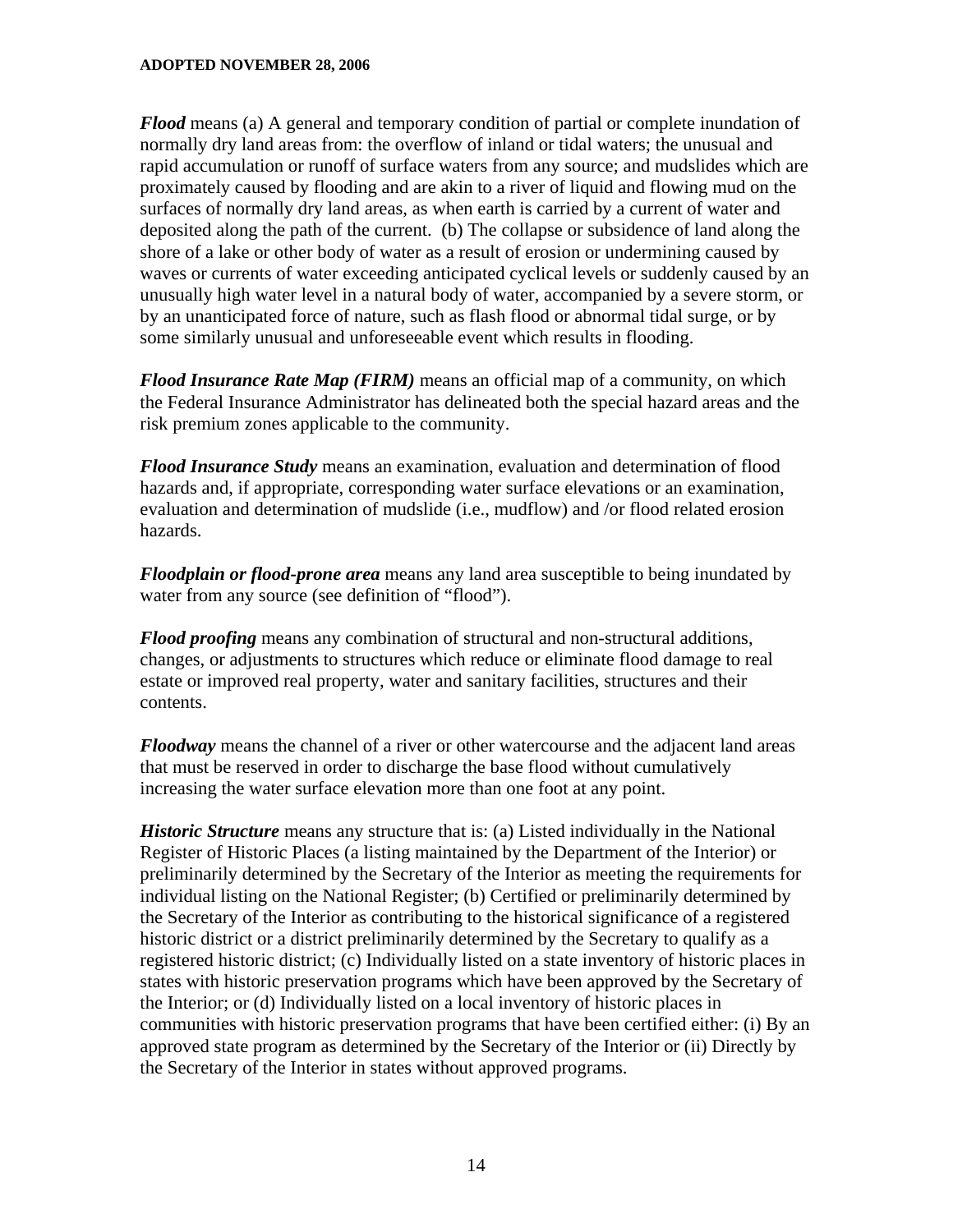*Legislative Body* means the selectboard in the case of a town, the trustees in the case of an incorporated village, and the mayor, alderpersons, and city council members in the case of a city, and the supervisor in the case of an unorganized town or gore.

*Lowest Floor* means the lowest floor of the lowest enclosed area, including basement. An unfinished or flood resistant enclosure, usable solely for parking of vehicles, building access or storage in an area other than a basement area is not considered a building's lowest floor; *Provided*, that such enclosure is not built so as to render the structure in violation of the applicable non-elevation design requirements of 44 CFR 60.3.

*Manufactured home* means a structure, transportable in one or more sections, which is built on a permanent chassis and is designed for use with or without a permanent foundation when attached to the required utilities. The term "manufactured home" does not include a "recreational vehicle".

*Manufactured home park or subdivision* means a parcel (or contiguous parcels) of land divided into two or more manufactured home lots for rent or sale.

*New construction* means, for the purposes of determining insurance rates, structures for which the "start of construction" commenced on or after the effective date of an initial FIRM or after December 31, 1974, whichever is later, and includes any subsequent improvements to such structures. For floodplain management purposes, *new construction* means structures for which the *start of construction* commenced on or after the effective date of the floodplain management regulation adopted by a community and includes any subsequent improvements to such structures.

*New manufactured home park or subdivision* means a manufactured home park or subdivision for which the construction of facilities for servicing the lots on which the manufactured homes are to be affixed (including at a minimum, the installation of utilities, the construction of streets, and either final site grading or the pouring of concrete pads) is completed on or after the effective date of the floodplain management regulations adopted by a community.

*Recreational vehicle* means a vehicle which is: (a) Built on a single chassis; (b) 400 square feet or less when measured at the largest horizontal projection; (c) Designed to be self-propelled or permanently towable by a light duty truck; and (d) Designed primarily not for use as a permanent dwelling but as a temporary living quarters for recreational, camping, travel, or seasonal use.

*Special Flood Hazard Area* is the land in the floodplain within a community subject to a 1 percent or greater chance of flooding in any given year. The area may be designated a Zone A on the Flood Hazard Boundary Map (FHBM). After detailed ratemaking has been completed in preparation for publication of the Flood Insurance Rate Map (FIRM), Zone A usually is refined into Zones A, AO, AH, A1-30, AE, A99, AR, AR/AI-30, AR/AE, AR/AO, AR/AH, AR/A, VO or V1-30, VE, or V. For purposes of these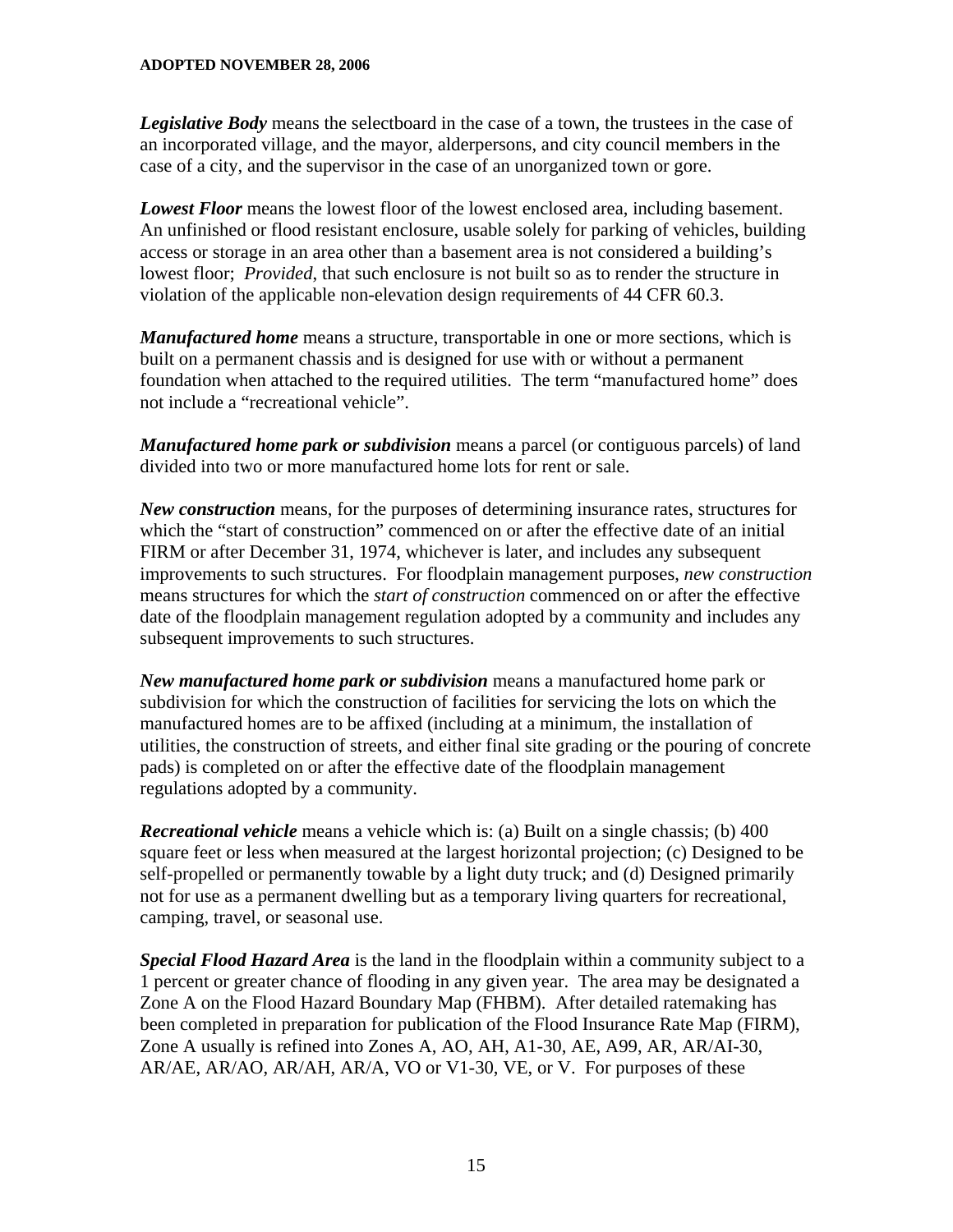regulations, the term "special flood hazard area" is synonymous in meaning with the phrase "area of special flood hazard".

*Start of Construction* includes substantial improvement, and means the date the building permit was issued, provided the actual start of construction, repair, reconstruction, rehabilitation, addition placement, or other improvement was within 180 days of the permit date. The actual start means either the first placement of permanent construction of a structure on a site, such as the pouring of slab or footings, the installation of piles, the construction of columns, or any work beyond the stage of excavation; or the placement of a manufactured home on a foundation. Permanent construction does not include land preparation, such as clearing, grading and filling; nor does it include the installation of streets and/or walkways; nor does it include excavation for a basement, footing, piers, or foundations or the erection of temporary forms; nor does it include the installation on the property of accessory buildings, such as garages or sheds not occupied as dwelling units or not part of the main structure. For a substantial improvement, the actual start of construction means the first alteration of any wall, ceiling, floor, or other structural part of a building, regardless whether that alteration affects the external dimensions of the building.

*Structure* means, for floodplain management purposes, a walled and roofed building, including a gas or liquid storage tank, that is principally above ground, as well as a manufactured home. *Structure*, for insurance purposes, means: (a) A building with two or more outside rigid walls and a fully secured roof, that is affixed to a permanent site; (b) A manufactured home ("a manufactured home," also known as a mobile home, is a structure: built on a permanent chassis, transported to its site in one or more sections, and affixed to a permanent foundation); or (c) A travel trailer without wheels, built on a chassis and affixed to a permanent foundation, that is regulated under the community's floodplain management and building ordinances or laws. For the latter purpose, "structure" does not mean a recreational vehicle or a park trailer or other similar vehicle, except as described in (c) of this definition, or a gas or liquid storage tank.

*Substantial damage* means damage of any origin sustained by a structure whereby the cost of restoring the structure to its before damaged conditions would equal or exceed 50 percent of the market value of the structure before the damage occurred.

*Substantial improvement* means any reconstruction, rehabilitation, addition, or other improvement of a structure, the cost of which, from the date of adoption of this ordinance, cumulatively equals or exceeds 50 percent of the market value of the structure before the "start of construction" of the improvement. This term includes structures which have incurred "substantial damage", regardless of the actual repair work performed. The term does not, however, include either: (a) Any project for improvement of a structure to correct existing violations of state or local health, sanitary, or safety code specification which have been identified by the local code enforcement official and which are the minimum necessary to assure safe living conditions or (b) Any alteration of a "historic structure", provided that the alteration will not preclude the structure's continued designation as a "historic structure".